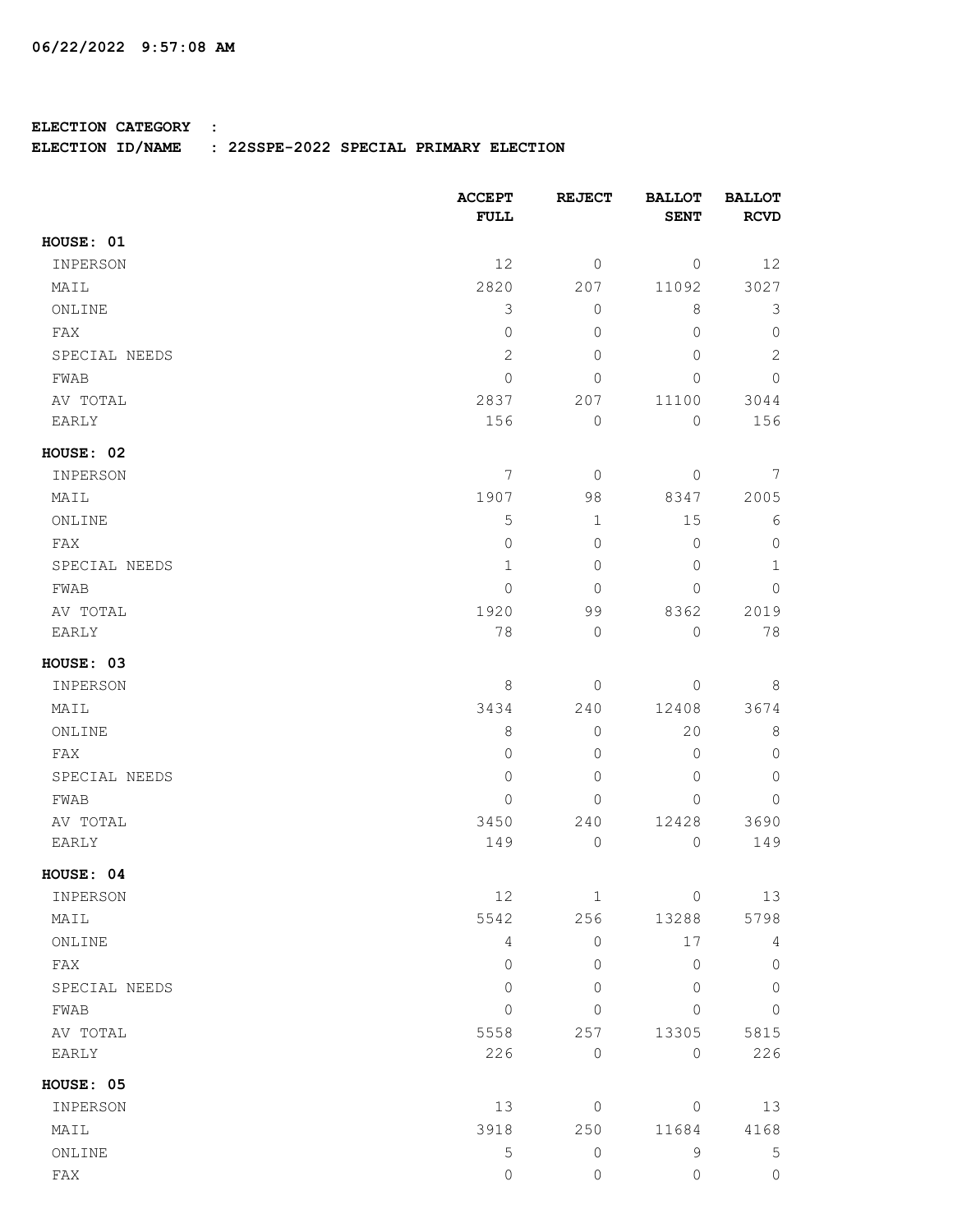| SPECIAL NEEDS    | $\mathbf{2}$   | $\mathbf 0$     | 0            | $\sqrt{2}$   |
|------------------|----------------|-----------------|--------------|--------------|
| FWAB             | $\mathbf 0$    | $\mathbf 0$     | 0            | $\circ$      |
| AV TOTAL         | 3938           | 250             | 11693        | 4188         |
| EARLY            | 170            | $\mathbf 0$     | $\circ$      | 170          |
| <b>HOUSE: 06</b> |                |                 |              |              |
| INPERSON         | 28             | 0               | $\circ$      | 28           |
| MAIL             | 4032           | 225             | 12474        | 4257         |
| ONLINE           | 3              | $\mathbf 0$     | 9            | 3            |
| FAX              | $1\,$          | 0               | 1            | $1\,$        |
| SPECIAL NEEDS    | $1\,$          | 0               | 0            | $1\,$        |
| FWAB             | 0              | 0               | 0            | $\circ$      |
| AV TOTAL         | 4065           | 225             | 12484        | 4290         |
| EARLY            | 80             | $\mathbf 0$     | 0            | 80           |
| HOUSE: 07        |                |                 |              |              |
| INPERSON         | 15             | $\mathbf{1}$    | $\mathbb O$  | 16           |
| MAIL             | 3978           | 128             | 14217        | 4106         |
| ONLINE           | $\mathsf S$    | $\mathbb O$     | 14           | 5            |
| FAX              | $\mathbf 0$    | 0               | 0            | $\circ$      |
| SPECIAL NEEDS    | $1\,$          | 0               | 0            | $\mathbf{1}$ |
| FWAB             | 0              | 0               | 0            | $\circ$      |
| AV TOTAL         | 3999           | 129             | 14231        | 4128         |
| EARLY            | 296            | $\circ$         | $\mathbb O$  | 296          |
| <b>HOUSE: 08</b> |                |                 |              |              |
| INPERSON         | 18             | $7\phantom{.0}$ | 0            | 25           |
| MAIL             | 4454           | 137             | 15651        | 4591         |
| ONLINE           | 8              | $\circ$         | 18           | 8            |
| FAX              | $\overline{0}$ | $\mathbf{0}$    | 0            | 0            |
| SPECIAL NEEDS    | 0              | 0               | 0            | 0            |
| FWAB             | 0              | 0               | 0            | 0            |
| AV TOTAL         | 4480           | 144             | 15669        | 4624         |
| EARLY            | 281            | $\mathbb O$     | 0            | 281          |
| <b>HOUSE: 09</b> |                |                 |              |              |
| INPERSON         | 65             | $\mathbf{1}$    | $\circ$      | 66           |
| MAIL             | 4798           | 177             | 15222        | 4975         |
| ONLINE           | $\mathsf S$    | 0               | 14           | $\mathsf S$  |
| FAX              | $\mathbf{1}$   | 0               | $\mathbf{2}$ | $1\,$        |
| SPECIAL NEEDS    | $1\,$          | 0               | 0            | $\mathbf{1}$ |
| FWAB             | $\mathbb O$    | $\mathbf 0$     | 0            | 0            |
| AV TOTAL         | 4870           | 178             | 15238        | 5048         |
| EARLY            | 206            | $\circ$         | $\circ$      | 206          |
| HOUSE: 10        |                |                 |              |              |
| INPERSON         | 117            | 4               | $\circ$      | 121          |
| MAIL             | 5006           | 168             | 15716        | 5174         |
| ONLINE           | $\,8\,$        | $\circ$         | 19           | 8            |
| FAX              | $\overline{0}$ | 0               | 0            | $\circ$      |
| SPECIAL NEEDS    | $\sqrt{2}$     | $\mathbf{0}$    | 0            | $\sqrt{2}$   |
| FWAB             | $\mathbb O$    | 0               | 0            | $\circ$      |
| AV TOTAL         | 5133           | 172             | 15735        | 5305         |
| EARLY            | 244            | $\mathbb O$     | 0            | 244          |
|                  |                |                 |              |              |

**HOUSE: 11**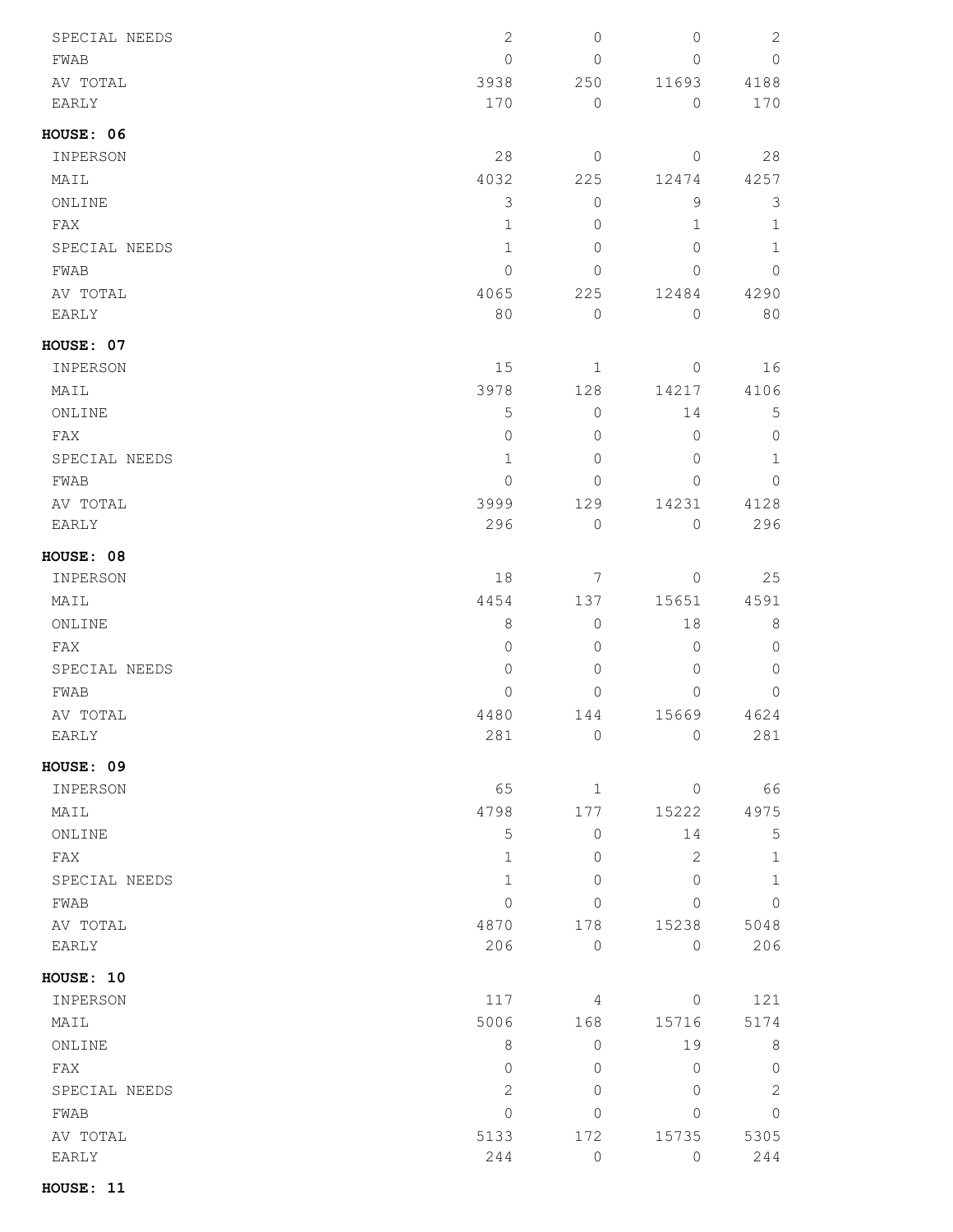| INPERSON              | 19             | $\mathsf{O}\xspace$ | $\mathbf{0}$ | 19             |
|-----------------------|----------------|---------------------|--------------|----------------|
| MAIL                  | 4889           | 126                 | 14324        | 5015           |
| ONLINE                | $\mathbf{2}$   | $\mathsf{O}\xspace$ | 12           | 2              |
| FAX                   | $\circ$        | $\mathbb O$         | $\mathbb O$  | $\circ$        |
| SPECIAL NEEDS         | $\circ$        | $\mathbf{0}$        | $\mathbf{0}$ | $\overline{0}$ |
| FWAB                  | $\circ$        | $\mathbb O$         | $\Omega$     | $\circ$        |
| AV TOTAL              | 4910           | 126                 | 14336        | 5036           |
| EARLY                 | 340            | $\mathbb O$         | $\circ$      | 340            |
| HOUSE: 12             |                |                     |              |                |
| INPERSON              | 31             | $\mathbf{2}$        | $\circ$      | 33             |
| MAIL                  | 5424           | 182                 | 14936        | 5606           |
| ONLINE                | 6              | $\mathbb O$         | 13           | 6              |
| FAX                   | $\circ$        | $\mathbf{0}$        | $\mathbf{0}$ | $\circ$        |
| SPECIAL NEEDS         | $\circ$        | $\mathbb O$         | $\mathbf{0}$ | $\mathbb O$    |
| FWAB                  | $\mathbf{0}$   | $\mathbf{0}$        | 0            | $\overline{0}$ |
| AV TOTAL              | 5461           | 184                 | 14949        | 5645           |
| EARLY                 | 217            | $\mathbb O$         | $\circ$      | 217            |
| HOUSE: 13             |                |                     |              |                |
| INPERSON              | 26             | $\mathbf{1}$        | $\circ$      | 27             |
| MAIL                  | 2574           | 163                 | 10040        | 2737           |
| ONLINE                | $\overline{4}$ | $\mathsf{O}\xspace$ | 14           | 4              |
| FAX                   | $\circ$        | $\mathbf{0}$        | $\mathbb O$  | $\circ$        |
| SPECIAL NEEDS         | $\circ$        | $\mathbf{0}$        | $\mathbb O$  | $\circ$        |
| FWAB                  | $\circ$        | $\mathbb O$         | 0            | $\circ$        |
| AV TOTAL              | 2604           | 164                 | 10054        | 2768           |
| EARLY                 | 10             | $\mathbb O$         | $\circ$      | 10             |
| HOUSE: 14             |                |                     |              |                |
| INPERSON              | 71             | $\mathbb O$         | $\mathbf{0}$ | 71             |
| MAIL                  | 5160           | 218                 | 14075        | 5378           |
| ONLINE                | 7              | $\mathbb O$         | 16           | 7              |
| FAX                   | $\mathbf{0}$   | 0                   | $\Omega$     | $\mathbf{0}$   |
| SPECIAL NEEDS         | $\mathbf{0}$   | $\mathbf{0}$        | $\Omega$     | $\mathbf{0}$   |
| FWAB                  | $\Omega$       | $\mathbf{0}$        | $\Omega$     | $\overline{0}$ |
| AV TOTAL              | 5238           | 218                 | 14091        | 5456           |
| EARLY                 | 25             | $\mathbf{0}$        | $\Omega$     | 25             |
| HOUSE: 15             |                |                     |              |                |
| INPERSON              | $\mathbf{1}$   | $\mathbf{0}$        | $\mathbf 0$  | 1              |
| MAIL                  | 1539           | 102                 | 9424         | 1641           |
| ONLINE                | 2              | $\circ$             | 9            | $\mathbf{2}$   |
| FAX                   | $\Omega$       | $\mathbf{0}$        | $\Omega$     | $\overline{0}$ |
| SPECIAL NEEDS         | $\Omega$       | $\Omega$            | $\Omega$     | $\overline{0}$ |
| FWAB                  | $\mathbf{0}$   | $\mathbf{0}$        | $\Omega$     | $\mathbf{0}$   |
| AV TOTAL              | 1542           | 102                 | 9433         | 1644           |
| EARLY                 | 35             | $\mathsf{O}\xspace$ | $\circ$      | 35             |
|                       |                |                     |              |                |
| HOUSE: 16<br>INPERSON | 3              | $\mathbf{0}$        | $\Omega$     | 3              |
| MAIL                  | 3145           | 191                 | 12213        | 3336           |
| ONLINE                | 6              | $\mathbf{0}$        | 12           | 6              |
| FAX                   | $\Omega$       | $\circ$             | $\mathbf{0}$ | $\mathbf{0}$   |
|                       |                |                     |              |                |
| SPECIAL NEEDS         | $\circ$        | 0                   | 0            | $\circ$        |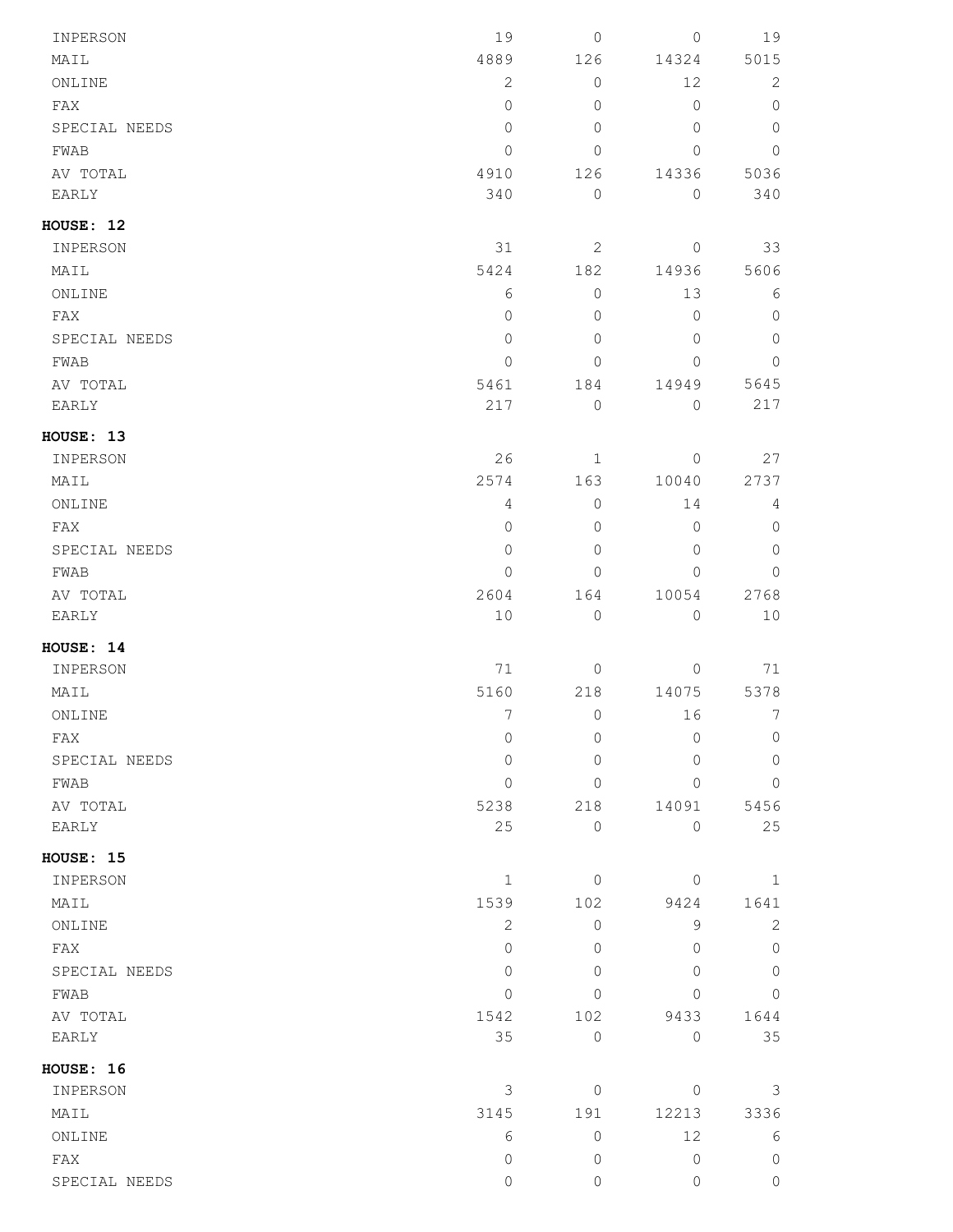| FWAB          | $\mathbf 0$    | $\mathbb O$    | $\overline{0}$ | $\mathbb O$    |
|---------------|----------------|----------------|----------------|----------------|
| AV TOTAL      | 3154           | 191            | 12225          | 3345           |
| EARLY         | 61             | $\mathbb O$    | $\mathbb O$    | 61             |
| HOUSE: 17     |                |                |                |                |
| INPERSON      | $\overline{7}$ | $\circledcirc$ | $\circ$        | 7              |
| MAIL          | 2716           | 158            | 10690          | 2874           |
| ONLINE        | 4              | $\mathbb O$    | 10             | $\overline{4}$ |
| FAX           | 0              | 0              | $\mathbf 0$    | $\overline{0}$ |
| SPECIAL NEEDS | $\mathbf 0$    | $\mathbf 0$    | $\mathbf 0$    | $\overline{0}$ |
| FWAB          | 0              | $\mathbf 0$    | $\mathbf 0$    | $\overline{0}$ |
| AV TOTAL      | 2727           | 158            | 10700          | 2885           |
| EARLY         | 56             | $\overline{0}$ | 0              | 56             |
| HOUSE: 18     |                |                |                |                |
| INPERSON      | 8              | $\mathbf{1}$   | $\mathbf{0}$   | $\overline{9}$ |
| MAIL          | 3349           | 231            | 11434          | 3580           |
| ONLINE        | 8              | $\mathcal{S}$  | 12             | 11             |
| FAX           | $\mathbf 0$    | $\mathbf 0$    | 0              | $\mathbb O$    |
| SPECIAL NEEDS | $\mathbf 0$    | $\mathbf 0$    | $\mathbf 0$    | $\circ$        |
| FWAB          | 0              | 0              | $\Omega$       | $\overline{0}$ |
| AV TOTAL      | 3365           | 235            | 11446          | 3600           |
| EARLY         | 96             | $\mathbb O$    | 0              | 96             |
| HOUSE: 19     |                |                |                |                |
| INPERSON      | 6              | $\overline{0}$ | $\mathbf 0$    | 6              |
| MAIL          | 1888           | 196            | 9937           | 2084           |
| ONLINE        | 0              | $\mathbb O$    | $\mathbf{2}$   | $\circ$        |
| FAX           | 0              | 0              | $\overline{0}$ | $\overline{0}$ |
| SPECIAL NEEDS | 0              | $\mathbf 0$    | $\mathbf 0$    | $\mathbb O$    |
| FWAB          | 0              | $\mathbf{0}$   | 0              | 0              |
| AV TOTAL      | 1894           | 196            | 9939           | 2090           |
| <b>EARLY</b>  | 35             | $\mathbf 0$    | $\overline{0}$ | 35             |
| HOUSE: 20     |                |                |                |                |
| INPERSON      | 10             | $\mathcal{S}$  | $\circ$        | 13             |
| MAIL          | 3195           | 199            | 10598          | 3394           |
| ONLINE        | 10             | $\mathbf{0}$   | 20             | 10             |
| FAX           | $\mathbf{0}$   | 0              | 0              | $\circ$        |
| SPECIAL NEEDS | $\circ$        | $\overline{0}$ | $\overline{0}$ | $\circ$        |
| FWAB          | $\mathbf 0$    | $\overline{0}$ | $\mathbf 0$    | $\overline{0}$ |
| AV TOTAL      | 3215           | 202            | 10618          | 3417           |
| EARLY         | 101            | $\mathbf{0}$   | $\mathbf{0}$   | 101            |
| HOUSE: 21     |                |                |                |                |
| INPERSON      | 7              | $\circ$        | $\overline{0}$ | 7              |
| MAIL          | 4533           | 169            | 12700          | 4702           |
| ONLINE        | 5              | 0              | 17             | 5              |
| FAX           | $\mathbf 0$    | $\Omega$       | 0              | $\mathbb O$    |
| SPECIAL NEEDS | 1              | $\overline{0}$ | $\Omega$       | $1\,$          |
| FWAB          | 0              | $\Omega$       | $\Omega$       | 0              |
| AV TOTAL      | 4546           | 169            | 12717          | 4715           |
| EARLY         | 77             | $\overline{0}$ | $\mathbf 0$    | 77             |
| HOUSE: 22     |                |                |                |                |
| INPERSON      | 6              | $\mathbb O$    | $\mathbb O$    | 6              |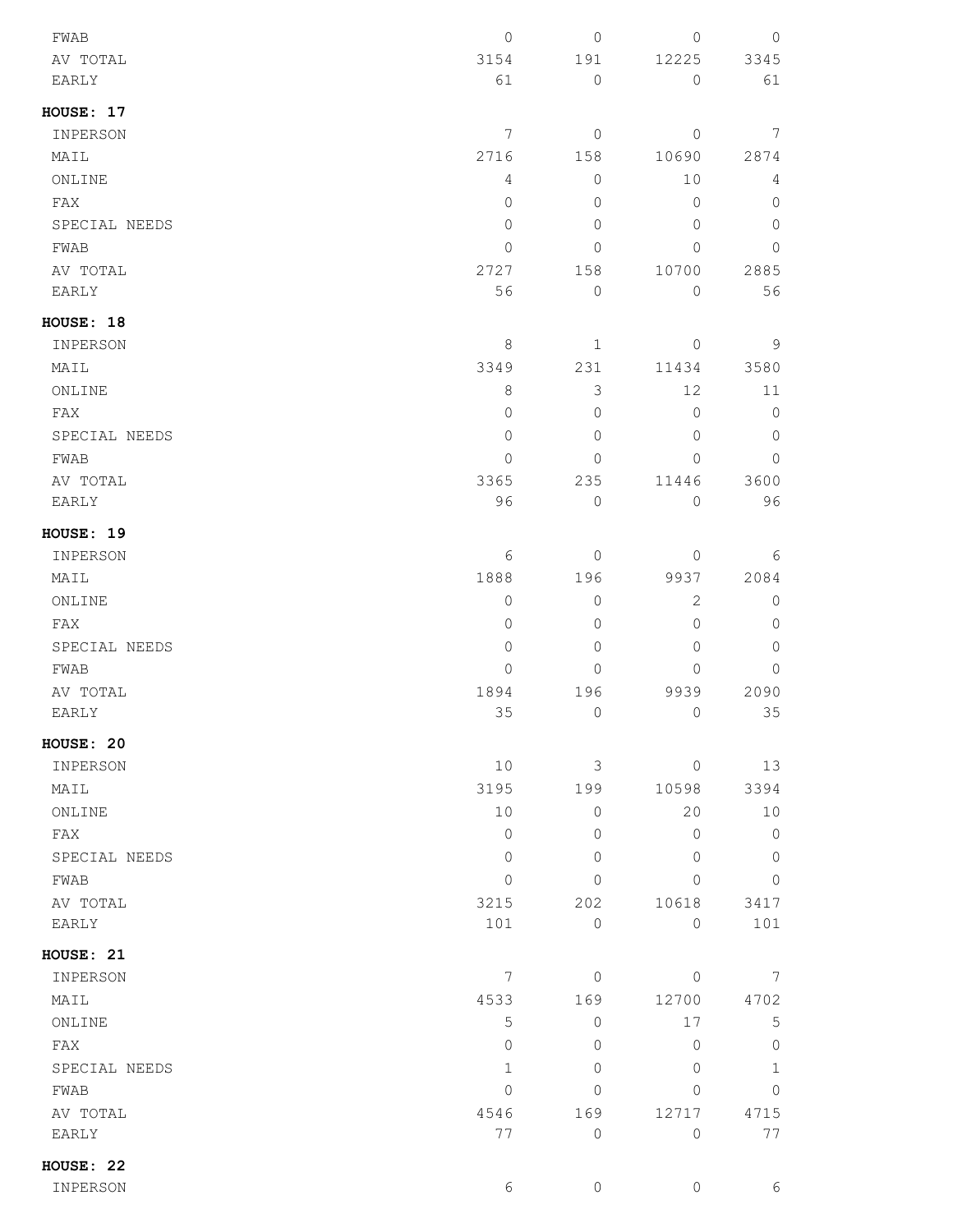| MAIL          | 4375           | 197                 | 13411          | 4572           |
|---------------|----------------|---------------------|----------------|----------------|
| ONLINE        | $\overline{c}$ | $\mathbb O$         | $\,8\,$        | 2              |
| FAX           | $\overline{0}$ | $\mathbf{0}$        | $\Omega$       | $\mathbf{0}$   |
| SPECIAL NEEDS | $\overline{0}$ | $\overline{0}$      | $\Omega$       | $\circledcirc$ |
| FWAB          | 0              | $\mathbf 0$         | 0              | $\mathbf{0}$   |
| AV TOTAL      | 4383           | 197                 | 13419          | 4580           |
| EARLY         | 58             | $\mathbb O$         | $\mathsf{O}$   | 58             |
| HOUSE: 23     |                |                     |                |                |
| INPERSON      | 4              | $\mathbf 1$         | 0              | 5              |
| MAIL          | 3014           | 192                 | 12109          | 3206           |
| ONLINE        | $\overline{c}$ | $\mathbb O$         | $\overline{4}$ | $\mathbf{2}$   |
| FAX           | $\overline{0}$ | $\mathbb O$         | 0              | $\circledcirc$ |
| SPECIAL NEEDS | $\overline{0}$ | $\overline{0}$      | $\Omega$       | $\mathbf{0}$   |
| ${\tt FWAB}$  | $\overline{0}$ | $\mathbf{0}$        | $\Omega$       | $\mathbf{0}$   |
| AV TOTAL      | 3020           | 193                 | 12113          | 3213           |
| EARLY         | 48             | $\mathbb O$         | $\circ$        | 48             |
| HOUSE: 24     |                |                     |                |                |
| INPERSON      | 3              | $\mathsf{O}\xspace$ | $\overline{0}$ | 3              |
| MAIL          | 5164           | 185                 | 13418          | 5349           |
| ONLINE        | $\overline{4}$ | $\mathbb O$         | 7              | 4              |
| FAX           | $\mathbf 0$    | $\mathbb O$         | 0              | $\mathbb O$    |
| SPECIAL NEEDS | $\overline{0}$ | $\mathbb O$         | $\Omega$       | $\mathbb O$    |
| FWAB          | $\mathbf 0$    | $\mathbf 0$         | $\Omega$       | $\mathbf 0$    |
| AV TOTAL      | 5171           | 185                 | 13425          | 5356           |
| EARLY         | 79             | $\mathbb O$         | $\mathsf{O}$   | 79             |
| HOUSE: 25     |                |                     |                |                |
| INPERSON      | 6              | $\mathbf{2}$        | 0              | 8              |
| MAIL          | 4005           | 260                 | 13270          | 4265           |
| ONLINE        | $\overline{c}$ | $\mathbb O$         | 5              | $\mathbf{2}$   |
| FAX           | $\overline{0}$ | $\mathbb O$         | $\mathbf{0}$   | $\mathbf{0}$   |
| SPECIAL NEEDS | $\mathbf 0$    | $\mathbf 0$         | $\mathbf{0}$   | $\mathbb O$    |
| FWAB          | $\mathbb O$    | $\mathbb O$         | $\Omega$       | $\mathbb O$    |
| AV TOTAL      | 4013           | 262                 | 13275          | 4275           |
| EARLY         | 66             | $\mathbf{0}$        | $\overline{0}$ | 66             |
| HOUSE: 26     |                |                     |                |                |
| INPERSON      | 4              | $\mathbf{1}$        | $\Omega$       | 5              |
| MAIL          | 4869           | 241                 | 13790          | 5110           |
| ONLINE        | 6              | $\mathbf{0}$        | 10             | 6              |
| FAX           | $\Omega$       | $\mathbf{0}$        | $\mathbf{0}$   | $\mathbf{0}$   |
| SPECIAL NEEDS | $\mathbb O$    | $\mathbf{0}$        | $\mathbf{0}$   | $\mathbf{0}$   |
| FWAB          | $\mathbf 0$    | 0                   | $\Omega$       | $\mathbf{0}$   |
| AV TOTAL      | 4879           | 242                 | 13800          | 5121           |
| EARLY         | 101            | $\mathsf{O}\xspace$ | $\overline{0}$ | 101            |
| HOUSE: 27     |                |                     |                |                |
| INPERSON      | 7              | $\mathsf{O}\xspace$ | $\overline{0}$ | 7              |
| MAIL          | 4382           | 199                 | 13319          | 4581           |
| ONLINE        | 3              | $\mathsf{O}\xspace$ | 12             | $\mathfrak{Z}$ |
| FAX           | 0              | $\mathbb O$         | $\circledcirc$ | $\mathbb O$    |
| SPECIAL NEEDS | $\mathbf 0$    | $\circ$             | $\mathbf{0}$   | $\circledcirc$ |
| FWAB          | 0              | $\mathsf{O}\xspace$ | 0              | $\mathbb O$    |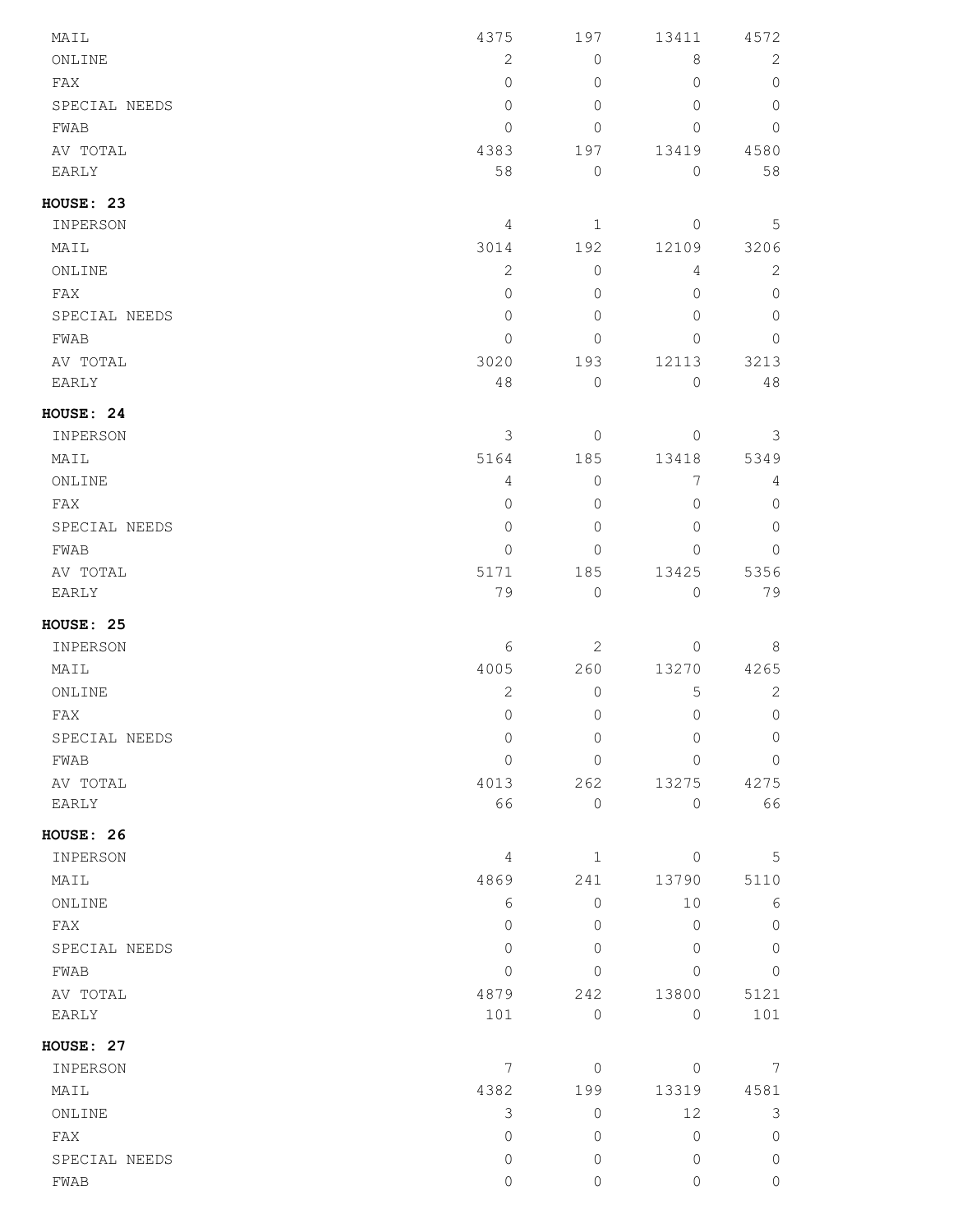| AV TOTAL      | 4392           | 199            | 13331               | 4591           |
|---------------|----------------|----------------|---------------------|----------------|
| EARLY         | 54             | $\mathbf{0}$   | $\mathsf{O}\xspace$ | 54             |
| HOUSE: 28     |                |                |                     |                |
| INPERSON      | $\mathsf S$    | $\circ$        | $\circ$             | 5              |
| MAIL          | 7242           | 242            | 15027               | 7484           |
| ONLINE        | 13             | 0              | 20                  | 13             |
| FAX           | $\mathbf 0$    | $\mathbf{0}$   | $\overline{0}$      | $\mathbb O$    |
| SPECIAL NEEDS | 0              | 0              | 0                   | $\circ$        |
| FWAB          | 0              | $\Omega$       | 0                   | 0              |
| AV TOTAL      | 7260           | 242            | 15047               | 7502           |
| EARLY         | 97             | $\mathbb O$    | $\overline{0}$      | 97             |
| HOUSE: 29     |                |                |                     |                |
| INPERSON      | 64             | 4              | $\mathbb O$         | 68             |
| MAIL          | 5217           | 118            | 14361               | 5335           |
| ONLINE        | $\mathsf 9$    | $\circ$        | 13                  | 9              |
| FAX           | 0              | 0              | 0                   | $\circ$        |
| SPECIAL NEEDS | $\overline{c}$ | $\mathbf 0$    | 0                   | $\overline{c}$ |
| FWAB          | $\mathbf 0$    | 0              | $\mathbf{0}$        | $\overline{0}$ |
| AV TOTAL      | 5292           | 122            | 14374               | 5414           |
| EARLY         | 94             | $\overline{0}$ | $\mathbb O$         | 94             |
| HOUSE: 30     |                |                |                     |                |
| INPERSON      | 85             | 1              | $\circ$             | 86             |
| MAIL          | 4493           | 136            | 14370               | 4629           |
| ONLINE        | 2              | $\mathbf{0}$   | 7                   | 2              |
| FAX           | $\mathbb O$    | 0              | 0                   | $\mathbb O$    |
| SPECIAL NEEDS | 0              | $\mathbf 0$    | 0                   | $\overline{0}$ |
| FWAB          | $\mathbf 0$    | 0              | 0                   | 0              |
| AV TOTAL      | 4580           | 137            | 14377               | 4717           |
| EARLY         | 121            | 0              | $\mathbb O$         | 121            |
| HOUSE: 31     |                |                |                     |                |
| INPERSON      | 15             | $\mathbf{1}$   | $\mathbb O$         | 16             |
| MAIL          | 6530           | 164            | 16231               | 6694           |
| ONLINE        | 3              | $\mathbf{0}$   | 11                  | 3              |
| FAX           | $\mathbf 0$    | 0              | $\overline{0}$      | $\mathbb O$    |
| SPECIAL NEEDS | $\mathbf{1}$   | $\mathbf 0$    | $\overline{0}$      | $\mathbf{1}$   |
| FWAB          | $\mathbf 0$    | $\mathbf 0$    | 0                   | $\overline{0}$ |
| AV TOTAL      | 6549           | 165            | 16242               | 6714           |
| EARLY         | 215            | $\mathbf{0}$   | $\mathbb O$         | 215            |
| HOUSE: 32     |                |                |                     |                |
| INPERSON      | 160            | $\mathbf{1}$   | $\circ$             | 161            |
| MAIL          | 3203           | 86             | 11547               | 3289           |
| ONLINE        | 7              | 0              | 10                  | 7              |
| FAX           | $\mathbb O$    | 0              | $\overline{0}$      | $\circ$        |
| SPECIAL NEEDS | $\mathbf{1}$   | $\overline{0}$ | 0                   | $\mathbf{1}$   |
| FWAB          | $\mathbf 0$    | $\mathbf 0$    | 0                   | $\mathbb O$    |
| AV TOTAL      | 3371           | 87             | 11557               | 3458           |
| EARLY         | $\overline{4}$ | $\mathbf{0}$   | $\circ$             | $\overline{4}$ |
| HOUSE: 33     |                |                |                     |                |
| INPERSON      | 96             | 3              | $\circ$             | 99             |
| MAIL          | 5290           | 136            | 13880               | 5426           |
|               |                |                |                     |                |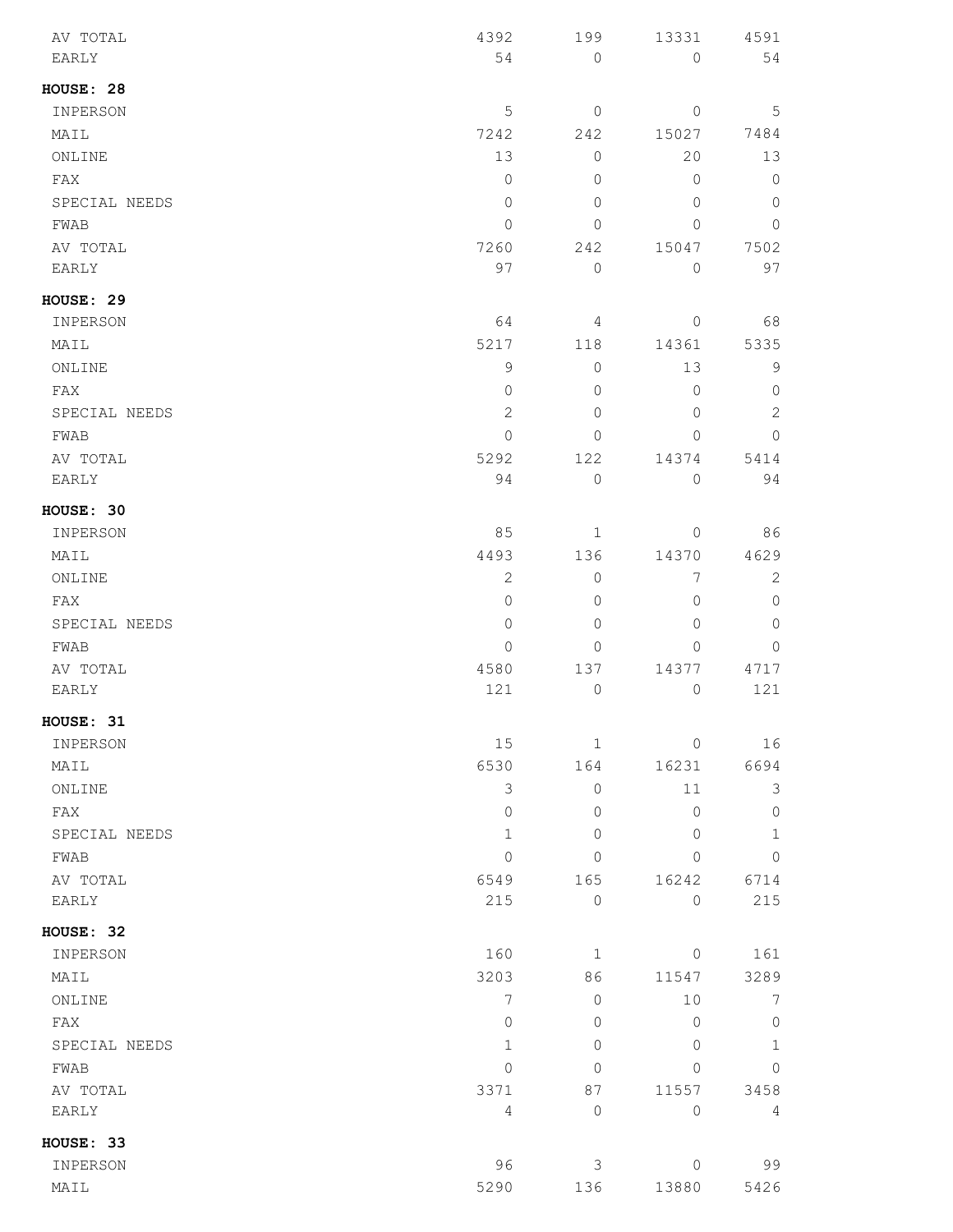| ONLINE        | 11             | $\circledcirc$ | 22                  | 11             |
|---------------|----------------|----------------|---------------------|----------------|
| FAX           | $\circ$        | $\mathbf{0}$   | $\mathbf{0}$        | $\circ$        |
| SPECIAL NEEDS | $\mathbf{0}$   | $\mathbf{0}$   | $\Omega$            | $\overline{0}$ |
| FWAB          | $\mathbf{0}$   | $\circledcirc$ | $\mathbf{0}$        | $\overline{0}$ |
| AV TOTAL      | 5397           | 139            | 13902               | 5536           |
| EARLY         | 201            | $\circledcirc$ | $\circ$             | 201            |
| HOUSE: 34     |                |                |                     |                |
| INPERSON      | 11             | $\circledcirc$ | $\mathbf{0}$        | 11             |
| MAIL          | 4900           | 110            | 14225               | 5010           |
| ONLINE        | $\mathbf{2}$   | $\circledcirc$ | 6                   | $\mathbf{2}$   |
| FAX           | $\mathbb O$    | $\mathbf{0}$   | $\mathbf{0}$        | $\circledcirc$ |
| SPECIAL NEEDS | $\mathbf{0}$   | $\mathbf{0}$   | $\mathbf{0}$        | $\circledcirc$ |
| FWAB          | $\mathbf{0}$   | $\mathbf{0}$   | $\Omega$            | $\mathbf{0}$   |
| AV TOTAL      | 4913           | 110            | 14231               | 5023           |
| EARLY         | 268            | $\circledcirc$ | $\overline{0}$      | 268            |
| HOUSE: 35     |                |                |                     |                |
| INPERSON      | 159            | 3              | $\circ$             | 162            |
| MAIL          | 4373           | 159            | 13462               | 4532           |
| ONLINE        | $\mathfrak{Z}$ | $\mathbf{1}$   | 9                   | 4              |
| FAX           | $\circ$        | $\mathbf{0}$   | $\mathbf{0}$        | $\circledcirc$ |
| SPECIAL NEEDS | $\mathbf{1}$   | $\mathbf{0}$   | $\Omega$            | $\mathbf{1}$   |
| FWAB          | $\mathbf{0}$   | $\mathbf 0$    | $\Omega$            | $\circ$        |
| AV TOTAL      | 4536           | 163            | 13471               | 4699           |
| EARLY         | 5              | $\mathbb O$    | $\circ$             | 5              |
| HOUSE: 36     |                |                |                     |                |
| INPERSON      | 172            | 8              | $\circ$             | 180            |
| MAIL          | 3547           | 108            | 13246               | 3655           |
| ONLINE        | $\mathbf 1$    | $\mathbb O$    | $\overline{4}$      | $\mathbf 1$    |
| FAX           | 0              | $\mathbf 0$    | $\mathsf{O}\xspace$ | $\circledcirc$ |
| SPECIAL NEEDS | 0              | $\mathbb O$    | $\circ$             | $\circ$        |
| FWAB          | $\mathbf{0}$   | $\circledcirc$ | $\mathbf{0}$        | $\overline{0}$ |
| AV TOTAL      | 3720           | 116            | 13250               | 3836           |
| EARLY         | $\mathbf{1}$   | $\mathbb O$    | $\mathbf{0}$        | $\mathbf{1}$   |
| HOUSE: 37     |                |                |                     |                |
| INPERSON      | 17             | 4              | $\mathbf{0}$        | 21             |
| MAIL          | 1699           | 204            | 8948                | 1903           |
| ONLINE        | $\mathbf{1}$   | $\mathbf{0}$   | $\mathbf 1$         | $\mathbf{1}$   |
| FAX           | $\Omega$       | 0              | $\Omega$            | $\mathbb O$    |
| SPECIAL NEEDS | 0              | $\mathbf 0$    | $\Omega$            | $\mathbf 0$    |
| FWAB          | $\Omega$       | $\mathbf 0$    | $\Omega$            | 0              |
| AV TOTAL      | 1717           | 208            | 8949                | 1925           |
| EARLY         | 5              | $\mathbb O$    | $\overline{0}$      | 5              |
| HOUSE: 38     |                |                |                     |                |
| INPERSON      | 35             | $\mathbf{0}$   | $\mathbf{0}$        | 35             |
| MAIL          | 1803           | 374            | 11045               | 2177           |
| ONLINE        | $\Omega$       | $\mathbf{0}$   | 2                   | $\circ$        |
| FAX           | $\mathbf{0}$   | $\mathbf{0}$   | $\mathbf{0}$        | $\circledcirc$ |
| SPECIAL NEEDS | $\mathbf{0}$   | $\mathbf 0$    | $\Omega$            | $\mathbb O$    |
| FWAB          | 0              | $\mathbf 0$    | 0                   | $\circ$        |
| AV TOTAL      | 1838           | 374            | 11047               | 2212           |